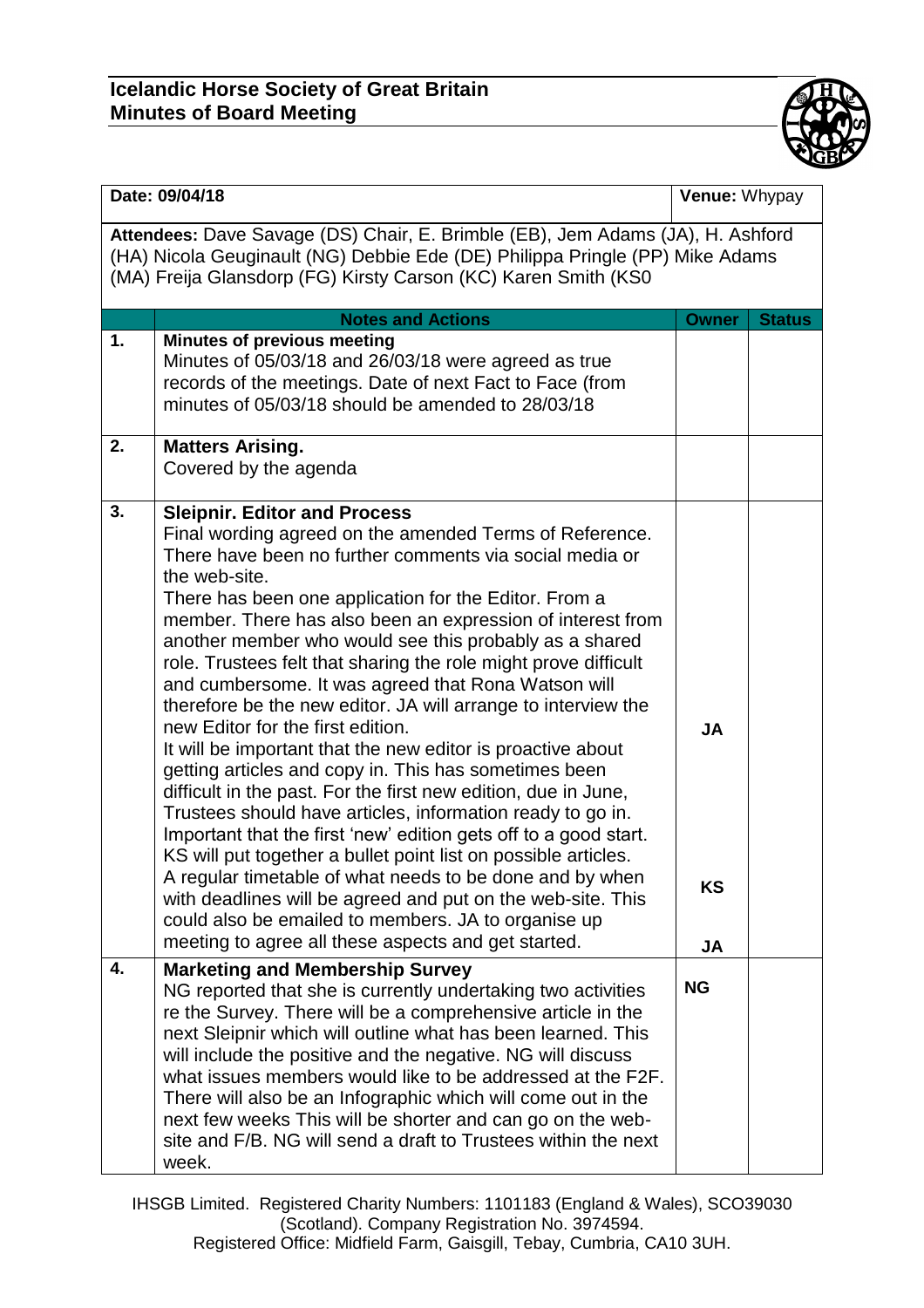## **Icelandic Horse Society of Great Britain Minutes of Board Meeting**



| 5. | <b>Admin and GDPR</b><br>A lengthy discussion took place. The deadline of May 25 <sup>th</sup> is a<br>difficult one to meet. Trustees have found several Templates,<br>some are free and others require purchasing.<br>FG is dealing with the studbook side assisted by EB. It is<br>complicated.<br>Each sub-group needs to make a list of                                                                                                                                                                                                                                                                                                                                | <b>FG</b>              |  |
|----|-----------------------------------------------------------------------------------------------------------------------------------------------------------------------------------------------------------------------------------------------------------------------------------------------------------------------------------------------------------------------------------------------------------------------------------------------------------------------------------------------------------------------------------------------------------------------------------------------------------------------------------------------------------------------------|------------------------|--|
|    | Data which comes to them<br>What data they hold<br>$\bullet$<br>What they use it for and who they share it with<br>What else do they need<br>$\bullet$<br>The Lead Trustee will be DS. He will contact NK, a member with<br>expertise in the area, who has offered her assistance. He will put<br>together a timetable and collate info from sub groups.                                                                                                                                                                                                                                                                                                                    | <b>ALL</b>             |  |
|    | NG will look at the Privacy statement and KS the Consent form.<br>DE The records management policy.<br>Trustees felt overall that most of the data is 'low risk' but there<br>needs to be at least an outline plan of what steps are to be taken<br>and by when.                                                                                                                                                                                                                                                                                                                                                                                                            | <b>DS</b>              |  |
|    | Area Reps. They will be asked (by Comms group, JA) not to send<br>anything to their local members electronically until they get the go<br>ahead from the IHSGB that it is compliant.<br>Area reps also need to delete all their membership lists and inform<br>the Society when this has been done.<br>A significant amount of time needs to be given over to this at the<br>F <sub>2</sub> F.                                                                                                                                                                                                                                                                              | <b>JA</b><br><b>DS</b> |  |
| 5. | <b>Sport and Tolt on Line</b><br>Tolt on Line is set up and ready to run. Just waiting for<br>entries now. Sports group are still looking at the dressage<br>element. It's important that Members realise that this is not<br>competitive but is more akin to online coaching and it so help<br>them in their own development as riders. The marks will<br>remain between the judge and the entrant.<br>A 'push' is needed for the IHSGB Summer Festival and BCs<br>especially as the next issue of Sleipnir comes after the event. This<br>to be done via F/B, e-bulletins and the web-site via Comms group<br>Photo competition this month. KC will talk to Gundula about | <b>KS</b><br><b>JA</b> |  |
|    | judging it.<br>F <sub>2F</sub>                                                                                                                                                                                                                                                                                                                                                                                                                                                                                                                                                                                                                                              | KC                     |  |
| 6. | 28/04 at FG's house.                                                                                                                                                                                                                                                                                                                                                                                                                                                                                                                                                                                                                                                        |                        |  |

IHSGB Limited. Registered Charity Numbers: 1101183 (England & Wales), SCO39030 (Scotland). Company Registration No. 3974594. Registered Office: Midfield Farm, Gaisgill, Tebay, Cumbria, CA10 3UH.